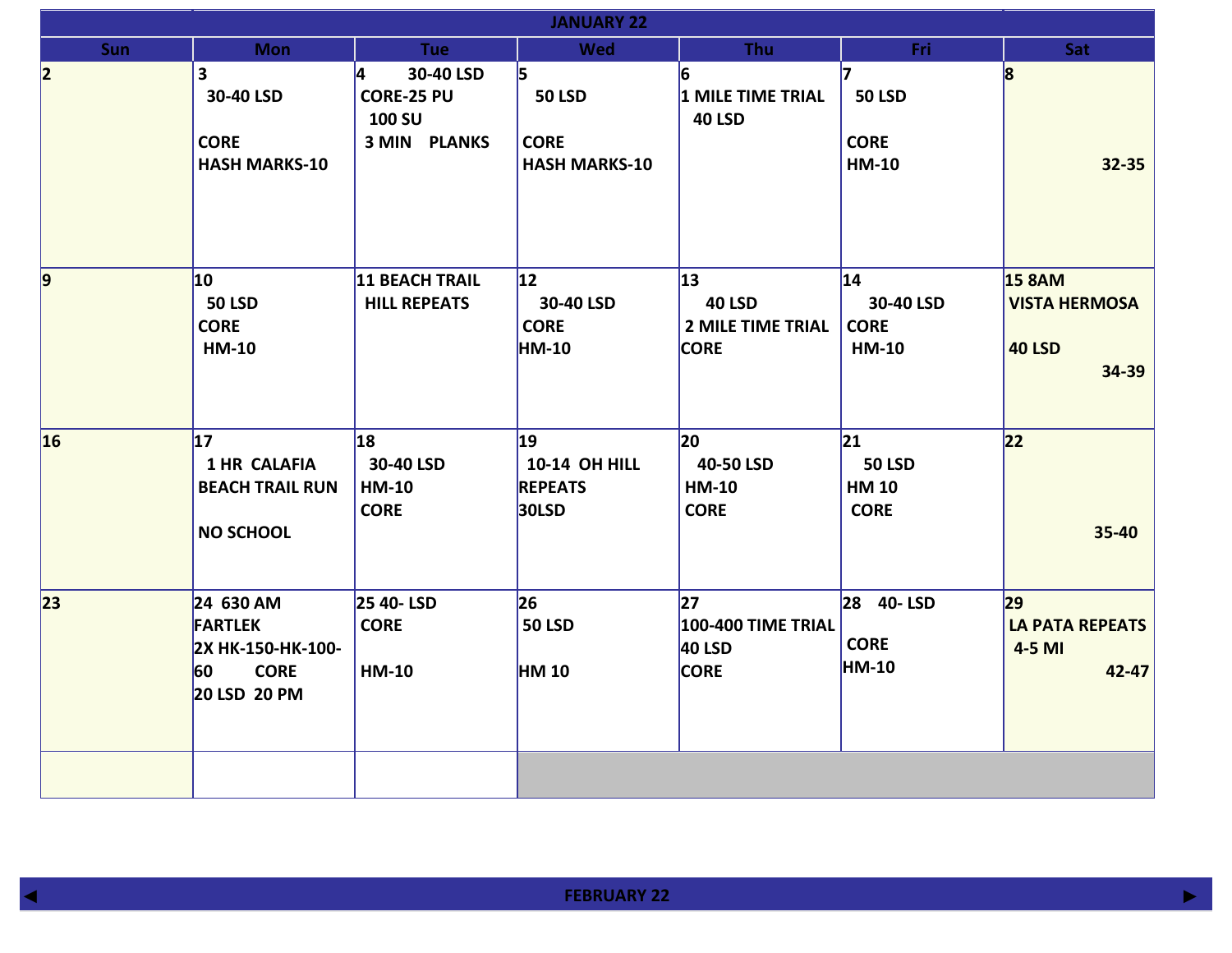| <b>Sun</b>                       | <b>Mon</b>                                                                                | <b>Tue</b>                                               | <b>Wed</b>                                              | <b>Thu</b>                                                                 | Fri                                                             | Sat                                                                            |
|----------------------------------|-------------------------------------------------------------------------------------------|----------------------------------------------------------|---------------------------------------------------------|----------------------------------------------------------------------------|-----------------------------------------------------------------|--------------------------------------------------------------------------------|
| 30                               | 31 615 AM<br><b>DRILLS FARTLEK-</b><br>2X HK-150-HK-100-<br>60<br><b>CORE</b><br>4 MI-LSD | <b>800 TIME TRIAL</b><br>10 x BLEACHER HILLS<br>5 MI LSD | $\mathsf{z}$<br>5 MI-LSD<br><b>HM-15</b><br><b>CORE</b> | 3 400 TIME TRIAL<br>6-8 X 1000<br><b>CORE</b><br>5 MI LSD                  | 4<br>5 MI-LSD<br><b>CORE</b><br><b>HM-15</b>                    | <b>5 8 AM</b><br><b>COOKS PARK</b><br>8-10 MI                                  |
|                                  | 4 MI LSD-PM                                                                               |                                                          |                                                         |                                                                            |                                                                 | 45-50                                                                          |
| $\vert 6 \vert$<br><b>30 LSD</b> | 7 615 AM<br><b>FARTLEK</b><br>$2-3X$<br>HK-100-HK-150-80B<br>CORE 3 MI LSD<br>4 MI LSD-PM | R.<br><b>TRITON RELAYS</b><br>4 MI LSD                   | 9<br>5 MI LSD<br><b>HM 15</b><br><b>CORE</b>            | 10<br><b>DRILLS</b><br><b>1 MILE TIME TRIAL</b><br>9 MI LSD<br><b>CORE</b> | $ 11\rangle$<br>5-6 LSD<br><b>HM 15</b><br><b>CORE</b>          | <b>12 8AM</b><br>$10-12$<br><b>GREENBELT HILLS</b><br>6-10 X 200<br>3-4 MI LSD |
|                                  |                                                                                           |                                                          |                                                         |                                                                            |                                                                 | 45-52                                                                          |
| 13 <br><b>30 LSD</b>             | 14 615 AM<br><b>FARTLEK</b><br><b>DRILLS</b><br>$2-3X$<br>HK-150-HK-100-80B<br>2 MI LSD   | 15<br>6-7 LSD<br><b>CORE</b><br><b>HM 20</b>             | 16<br>10-14 X 400<br>$5-6$ LSD                          | 17 <br>40-50 LSD<br><b>HM-20</b><br><b>CORE</b>                            | 18 DRILLS<br><b>2 MILE TIME TRIAL</b><br><b>CORE</b><br>6-7 LSD | $ 19\rangle$<br><b>BEACH ROAD</b><br><b>10-12 MI LSD</b>                       |
|                                  | 4 MI LSD PM                                                                               |                                                          |                                                         |                                                                            |                                                                 | 48-56                                                                          |
| 20                               | 21 615 AM                                                                                 | 22                                                       | $ 23\rangle$                                            | 24 1 <sup>ST</sup> INTERV TIMED 25                                         |                                                                 | <b>26 8AM</b>                                                                  |
| <b>30 LSD</b>                    | 10-12 MI LSD<br><b>HM 20</b>                                                              | 10 X<br><b>OH HILL REPEATS</b><br>5 MI                   | 6-7 LSD<br><b>CORE</b>                                  | 14-1X800 3X600<br>4X400 5X200 5X100B<br>3X300 6X200 5X100<br>4 MI LSD      | 6-7 LSD<br><b>CORE</b>                                          | <b>COOKS PARK</b><br>10 MI LSD                                                 |
|                                  | 4 MI LSD PM                                                                               |                                                          |                                                         |                                                                            |                                                                 | $52 - 58$                                                                      |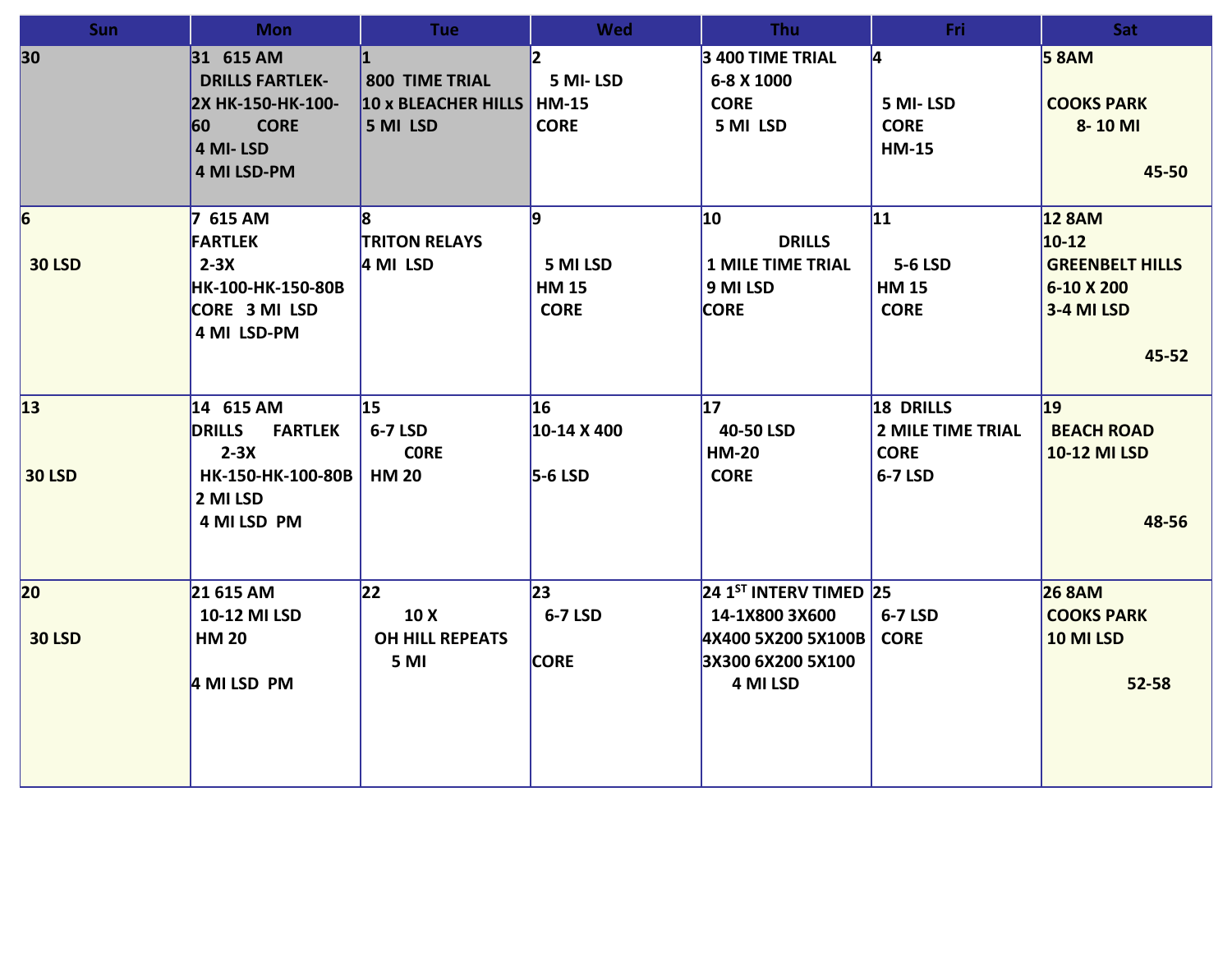|                      | <b>FEBRUARY 22</b>                                  |                                                                                       |                 |                    |              |                                                              |  |
|----------------------|-----------------------------------------------------|---------------------------------------------------------------------------------------|-----------------|--------------------|--------------|--------------------------------------------------------------|--|
| <b>Sun</b>           | <b>Mon</b>                                          | Tue                                                                                   | <b>Wed</b>      | <b>Thu</b>         | Fri          | Sat                                                          |  |
| 27 <br><b>30-LSD</b> | 28 615 AM<br>10-12 MI LSD<br><b>CORE</b><br>4 MI PM | 1 TIME TRIAL ON $1^{ST}$ 2<br>14-16x500 6x100 B<br>10-12x200 6x100 B CORE<br>4 MI LSD | <b>PRE MEET</b> | <b>MV/JS AT SC</b> | $6-7$ MI LSD | <b>57AM</b><br>8-10 MI LSD<br><b>SANO BEACH RUN</b><br>46-53 |  |

| <b>MARCH 22</b>                  |                                |                                                                                                                                     |                                |                                        |                                                                           |                                                                        |  |  |
|----------------------------------|--------------------------------|-------------------------------------------------------------------------------------------------------------------------------------|--------------------------------|----------------------------------------|---------------------------------------------------------------------------|------------------------------------------------------------------------|--|--|
| <b>Sun</b>                       | <b>Mon</b>                     | <b>Tue</b>                                                                                                                          | <b>Wed</b>                     | Thu                                    | Fri                                                                       | Sat                                                                    |  |  |
|                                  |                                |                                                                                                                                     |                                |                                        |                                                                           |                                                                        |  |  |
| $\vert 6 \vert$<br><b>30 LSD</b> | 8 MI LSD<br><b>CORE</b>        | $2MI$ <sup>9</sup><br>$\mathbf{8}$<br>16 2x800<br>MI<br><b>8X400</b><br>6X200<br><b>BRK DN</b><br>8 2-3X400 6-8X200<br>$4-5$ MI LSD | <b>PRE MEET</b><br><b>CORE</b> | $ 10\rangle$<br><b>ALISO NIG AT SC</b> | 11 <br><b>PRE MEET OR</b><br>6-7LSD<br><b>10 BLEACHER</b><br><b>HILLS</b> | 12 <br><b>IRVINE INV</b><br>50 LSD AT<br><b>VISTA HERMOSA</b><br>41-44 |  |  |
| 13 <br><b>30 LSD</b>             | 14 <br>8 MI LSD<br><b>CORE</b> | 15 100 TIME TRIAL 16<br>16-6X400-300-200<br>$ 8 - 4 - 5 \times 400 - 200 $<br><b>ALL 5X100 4-5 LSD</b>                              | 6-7 LSD<br><b>CORE</b>         | 17 <br>10 MI LSD<br><b>20 HM</b>       | <b>18</b><br><b>PRE MEET</b>                                              | $ 19\rangle$<br><b>TRITON INVITE</b><br>47-50                          |  |  |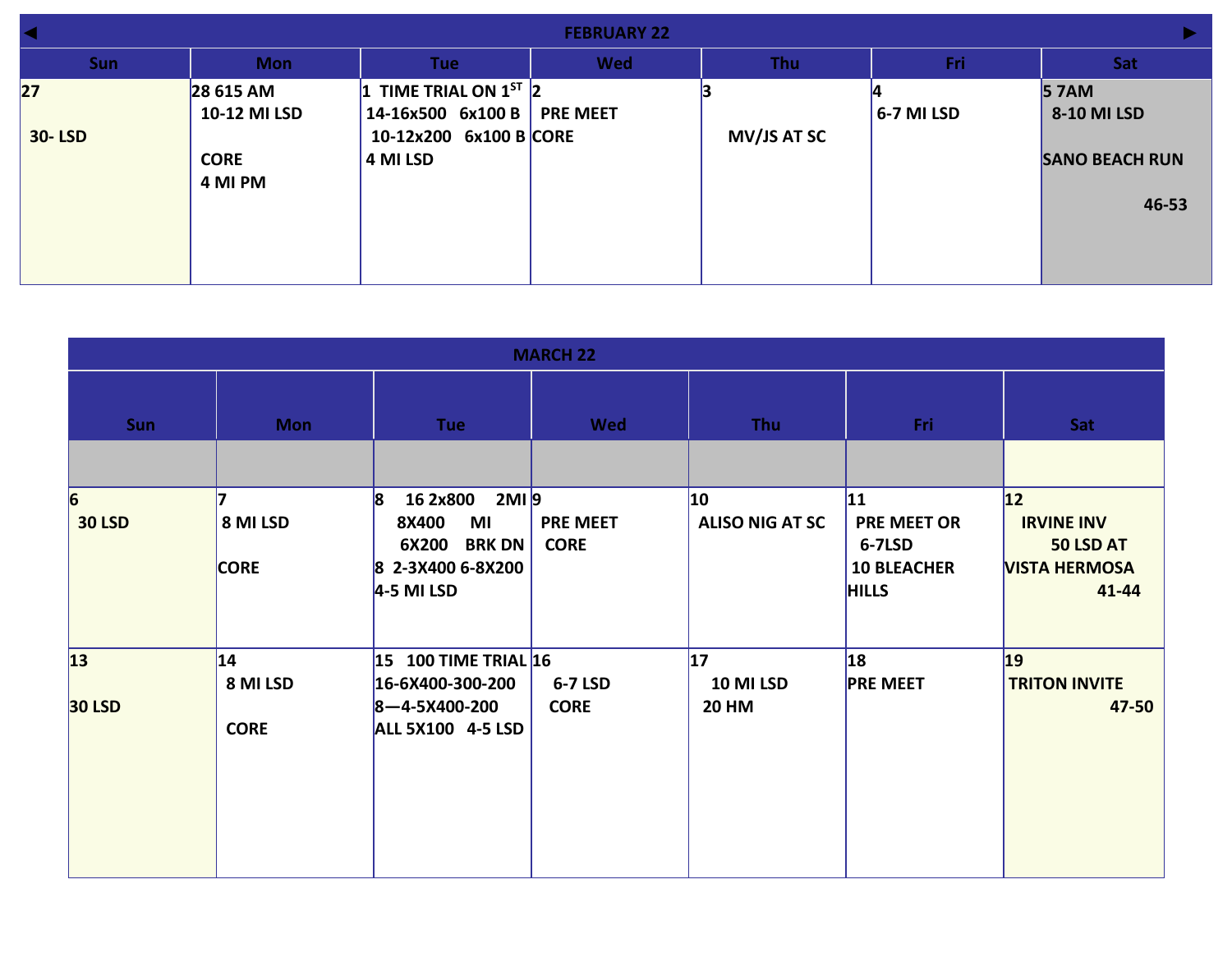| <b>MARCH 22</b>               |                                                                                        |                                                                                                           |                           |                                  |                                                                                                    |                                             |  |
|-------------------------------|----------------------------------------------------------------------------------------|-----------------------------------------------------------------------------------------------------------|---------------------------|----------------------------------|----------------------------------------------------------------------------------------------------|---------------------------------------------|--|
| <b>Sun</b>                    | <b>Mon</b>                                                                             | <b>Tue</b>                                                                                                | Wed                       | <b>Thu</b>                       | Fri                                                                                                | <b>Sat</b>                                  |  |
| $ 20\rangle$<br><b>30 LSD</b> | 21 <br>8 MI LSD<br><b>CORE</b>                                                         | 22<br>16-10 X 400 23<br><b>5X100B</b> MIN REST<br>$8 - 6$ X 300 5X100B<br><b>1 MIN REST</b><br>3-4 MI LSD | 6-7 MI LSD<br><b>CORE</b> | 24 <br>10 MI LSD<br><b>20 HM</b> | 25<br><b>PRE MEET</b><br><b>OR</b><br>15 BLEACHER HILLS 60 LSD<br><b>40 LSD</b>                    | 26 <br><b>OC CHAMP MEET</b><br>43-48        |  |
| 27 <br><b>30 LSD</b>          | 28 16-10X500<br><b>5X100B MIN REST</b><br>8-4-5X300 5X100B<br><b>MIN REST 4 MI LSD</b> | 29 <br><b>PRE MEET</b>                                                                                    | 30<br><b>SC AT CAPO V</b> | 31 <br>6-7 MI LSD<br>OR PRE MEET | <b>TRABUCO DIST INV TRABUCO INV</b><br><b>OR</b><br><b>20 BLEACHER</b><br><b>HILLS</b><br>6 MI LSD | <b>VISTA HERMOSA</b><br><b>60 LSD</b><br>45 |  |

| <b>APRIL 22</b> |                |                              |            |                          |                |                |  |  |
|-----------------|----------------|------------------------------|------------|--------------------------|----------------|----------------|--|--|
| <b>Sun</b>      | <b>Mon</b>     | <b>Tue</b>                   | <b>Wed</b> | Thu                      | Fri            | <b>Sat</b>     |  |  |
|                 |                |                              |            | 7 100 TIME TRIAL         | 18             |                |  |  |
| <b>30 LSD</b>   | <b>7AM</b>     | $16 - 3 \times 6 - 4 - 2$ BL |            | <b>400 TIME TRIAL</b>    |                |                |  |  |
|                 | <b>12 MI</b>   | 15 MIN JOG 5 X 100 50 ROYO   |            | <b>REPEAT 200/RELAYS</b> |                |                |  |  |
|                 | <b>CALAFIA</b> | $8--3$ X 4-2-2               |            | <b>30 SEC REST</b>       | 50 LSD ROYO    |                |  |  |
|                 |                | <b>15 MIN JOG 5X 100</b>     |            | 6 MI LSD                 |                |                |  |  |
|                 |                | <b>SCHS</b><br>6 MI LSD      |            | <b>SCHS</b>              | <b>ARCADIA</b> | <b>ARCADIA</b> |  |  |
|                 |                |                              |            |                          |                | 40-45          |  |  |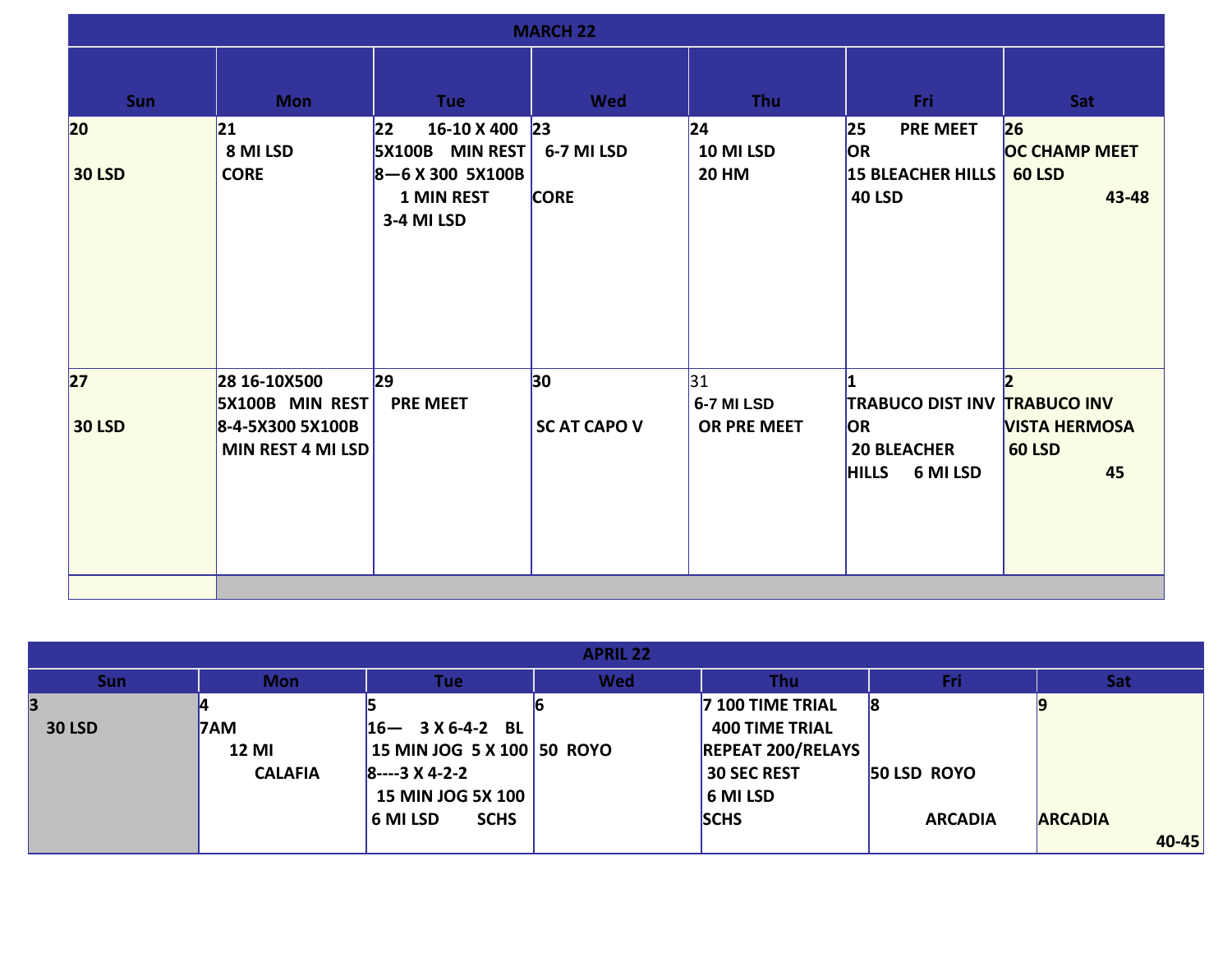| <b>APRIL 22</b>               |                                                                      |                                 |                            |                                 |                                                                   |                                                                                 |  |  |
|-------------------------------|----------------------------------------------------------------------|---------------------------------|----------------------------|---------------------------------|-------------------------------------------------------------------|---------------------------------------------------------------------------------|--|--|
| <b>Sun</b>                    | <b>Mon</b>                                                           | <b>Tue</b>                      | <b>Wed</b>                 | <b>Thu</b>                      | Fri:                                                              | Sat                                                                             |  |  |
| $ 10\rangle$<br><b>30 LSD</b> | 11 <br>6 X 400-200<br>8-12 X 200<br><b>30 SEC REST</b><br>4-5 MI LSD | 12 <br><b>PRE MEET</b>          | 13 <br><b>SC AT TESORO</b> | $ 14\rangle$<br><b>PRE MEET</b> | 15 MT SAC OR<br><b>PRE MEET</b><br>OR<br><b>50 LSD</b><br>10X 400 | 16 <br><b>MT SAC</b><br>10 MI LSD<br>45-46                                      |  |  |
| 17 <br><b>30 LSD</b>          | 18 <br>1 X 800/400<br>6 X 200 30 SEC REST<br><b>30 LSD</b>           | $ 19\rangle$<br><b>PRE MEET</b> | $ 20\rangle$<br>SJH AT SC  | $ 21\rangle$<br>6-7 MI LSD      | 22 <br>10 MI LSD                                                  | 23 <br><b>40 LSD</b><br><b>V HERMOSA</b><br><b>YOUTH MEET-SCHS</b><br>$40 - 41$ |  |  |
| 24                            | 25<br>PRE MEET                                                       | 26 <br><b>LEAGUE PRELIMS</b>    | 27                         | 28                              | 29 <br><b>LEAGUE FINALS</b>                                       | 30 <sub>o</sub>                                                                 |  |  |
|                               |                                                                      |                                 |                            |                                 |                                                                   |                                                                                 |  |  |

| <b>MAY 22</b><br>$\blacktriangleleft$ |            |            |            |            |        |     |
|---------------------------------------|------------|------------|------------|------------|--------|-----|
| Sunl                                  | <b>Mon</b> | <b>Tue</b> | <b>Wed</b> | <b>Thu</b> | $\sim$ | Jac |